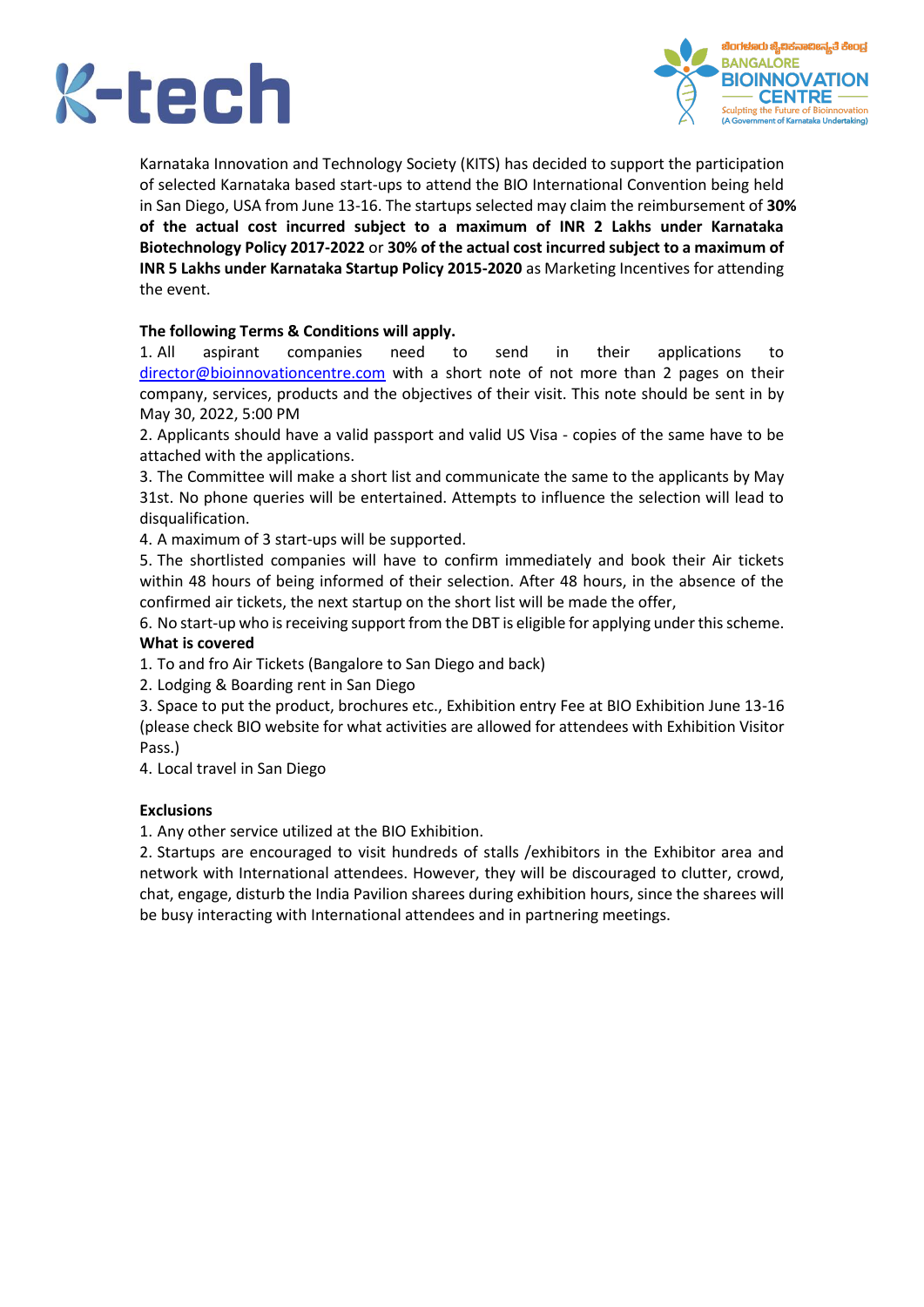## **International Marketing Incentive:**

#### *1. Applicability*

Registered Biotechnology companies will be provided reimbursements of 30 % of the actual cost incurred or maximum of INR 2 Lakhs per year per company. The incentive will include registration, travel, boarding and lodging expenses, and exhibition stall rentals.

The company claiming the Marketing Incentives will be eligible for reimbursement in every FY year. They can apply for the same on a half-yearly basis, within six months of the expense incurred in:

- International marketing, sales promotion etc.
- Trade show participation.
- Publications, excluding Advertorials and Advertisements.
- Subscription to market research material.

#### *2. Documents Required*

- Application for marketing incentive (**Annexure 8M**);
- Copy of the Biotech Registration Certificate;
- Event Invitation letter, Welcome letter from organizers, Event web page showing company name, Shipping documents, Printed Event brochures/Proceedings and Exhibition Participation Invoice for Trade Shows;
- Market Research Subscription / Reports (Web link/Letter/E-mail communications) if applicable;
- If reimbursement is claimed against publications in International Print / Broadcast / Online Publications / Google Adwords / social media marketing content etc, the following need to be furnished:
	- i) Photocopies/Scanned documents of publicity material;
	- ii) Web links;
- Copy of Invoices and Purchase Orders for all Marketing Expenses claimed along with at least one supporting document for each expense. In this regard, the company/unit has to produce proof of stay at the location along with air travel (boarding pass) and visa stamped;
- A report of all business development activities undertaken by the company during the visit to the trade fair by the unit shall also be submitted;
- Any other supporting invoices / bills for expenses incurred;
- Self-declaration in prescribed format **Annexure 8N.**

#### *3. Application Process*

 On receipt of completed application, KITS will verify the submitted documents and after satisfying the genuineness of the claims, the sanctioned amount would be disbursed to the eligible company.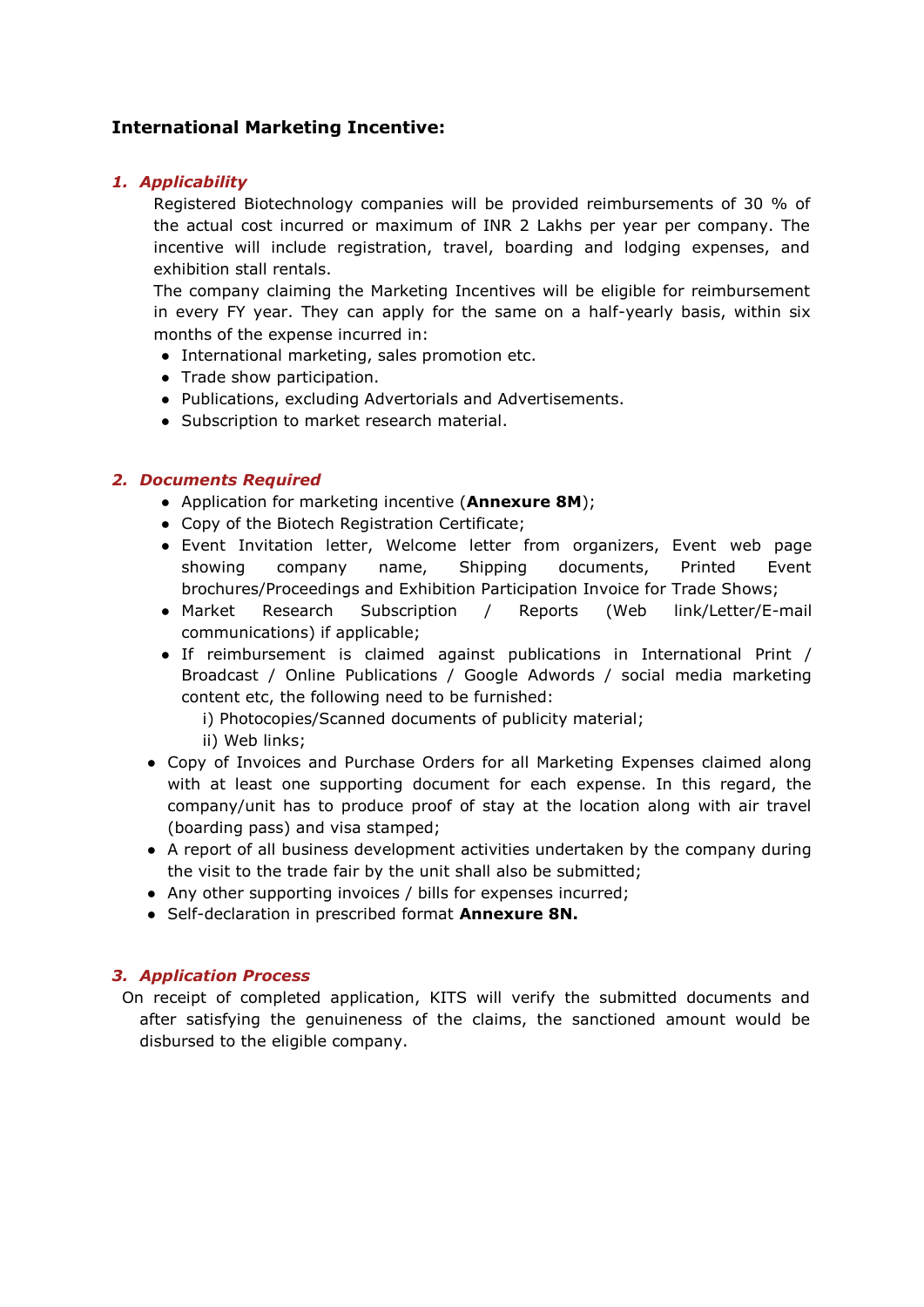## Annexure 8M

# Application Form for International Marketing Incentive

| 1. | <b>Biotech Registration No:</b>                                                |  |  |  |  |  |
|----|--------------------------------------------------------------------------------|--|--|--|--|--|
| 2. | Name of the Company:                                                           |  |  |  |  |  |
| 3. | Details of Marketing Expenses (whichever is applicable)                        |  |  |  |  |  |
|    | 1 Event/Exhibition Details                                                     |  |  |  |  |  |
|    | (Name and Date):                                                               |  |  |  |  |  |
|    | 2 Marketing/Publicity Details along                                            |  |  |  |  |  |
|    | with Dates:                                                                    |  |  |  |  |  |
|    | 3 Subscription Details along with                                              |  |  |  |  |  |
|    | Dates:                                                                         |  |  |  |  |  |
| 4. | Total Expenses Incurred (along with                                            |  |  |  |  |  |
|    | breakup):                                                                      |  |  |  |  |  |
|    | 1. Conference Fees                                                             |  |  |  |  |  |
|    | 2. Employee Travel Costs                                                       |  |  |  |  |  |
|    | 3. Employee Lodging Costs                                                      |  |  |  |  |  |
|    | 4. Stall Expenses                                                              |  |  |  |  |  |
|    | 5. Other Expenses (as applicable)                                              |  |  |  |  |  |
| 5. | Eligible Reimbursement Amount:                                                 |  |  |  |  |  |
| 6. | List of documents to be furnished                                              |  |  |  |  |  |
|    | Duly filled application form for International Marketing Incentive (Annexure   |  |  |  |  |  |
|    | 8M)                                                                            |  |  |  |  |  |
|    | Copy of the Biotech Registration Certificate                                   |  |  |  |  |  |
|    | Event Invitation and Exhibition Participation Invoice                          |  |  |  |  |  |
|    | Any other supporting invoices / bills for expenses incurred (Eg. Original<br>٠ |  |  |  |  |  |
|    | Boarding Pass and visa stamping, Accommodation Bills, DA bills)                |  |  |  |  |  |
|    | Complete details of the expenses in Table format with Breakups<br>$\bullet$    |  |  |  |  |  |
|    | A report of all business development activities undertaken during the visit to |  |  |  |  |  |
|    | the tradeshow                                                                  |  |  |  |  |  |
|    | Declaration in prescribed format Annexure 8N<br>٠                              |  |  |  |  |  |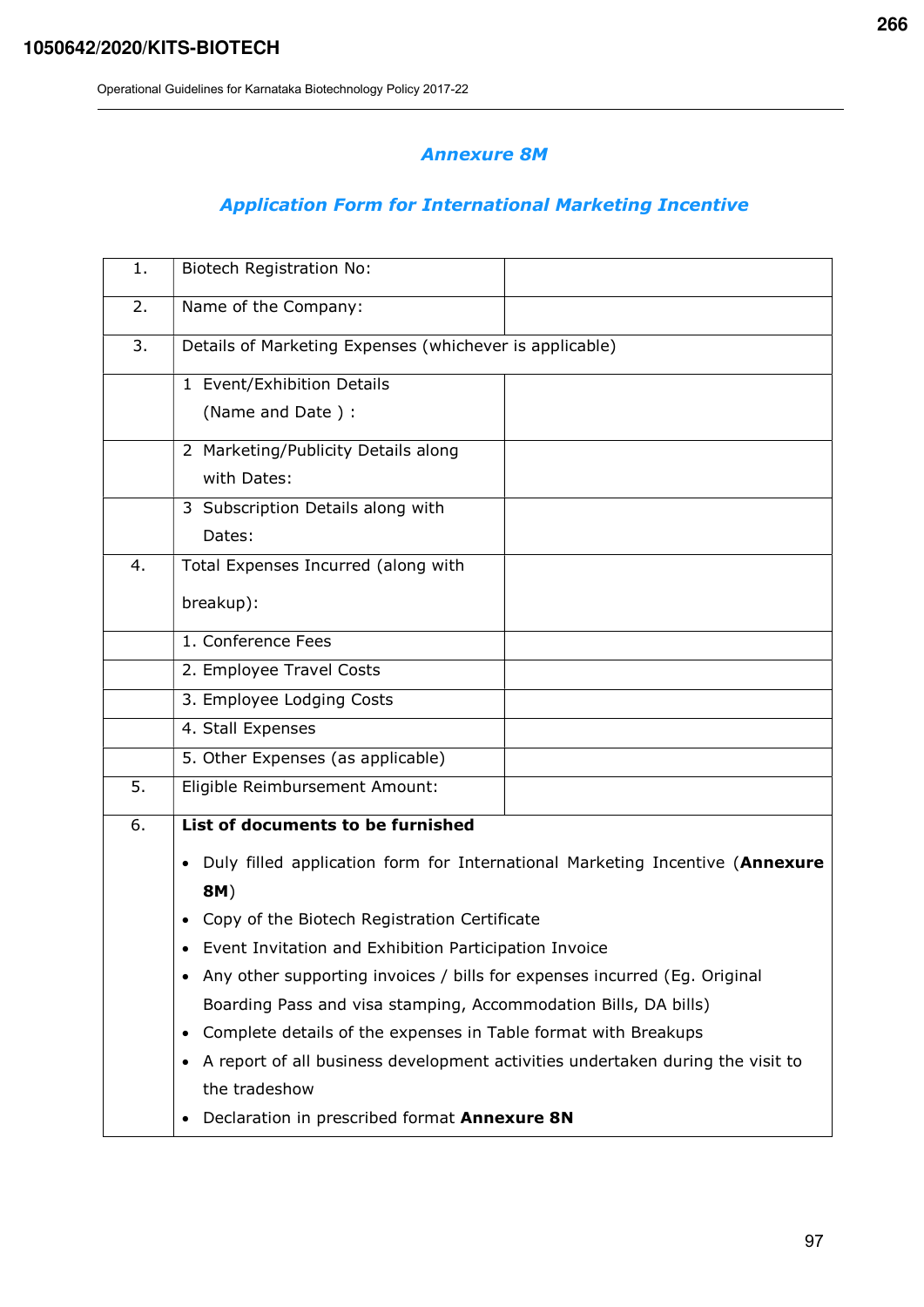#### Annexure 8N

### Declaration/Undertaking Form

(To be printed on company letterhead)

| $I,$ s/o,d/o,h/o                            |         |                                                                                                                                                                                                                                |  |                                                                                                                                                                                                                                | Managing |  |  |                   |     |
|---------------------------------------------|---------|--------------------------------------------------------------------------------------------------------------------------------------------------------------------------------------------------------------------------------|--|--------------------------------------------------------------------------------------------------------------------------------------------------------------------------------------------------------------------------------|----------|--|--|-------------------|-----|
| Director/Director/ Proprietor/Partner, M/s. |         |                                                                                                                                                                                                                                |  |                                                                                                                                                                                                                                |          |  |  | with Regd. office |     |
|                                             |         | at the contract of the contract of the contract of the contract of the contract of the contract of the contract of the contract of the contract of the contract of the contract of the contract of the contract of the contrac |  |                                                                                                                                                                                                                                |          |  |  |                   |     |
|                                             |         |                                                                                                                                                                                                                                |  | & factory located at the state of the state of the state of the state of the state of the state of the state of the state of the state of the state of the state of the state of the state of the state of the state of the st |          |  |  |                   | and |
| with                                        | Biotech | Registraion No.                                                                                                                                                                                                                |  | (Department of IT and BT) /                                                                                                                                                                                                    |          |  |  |                   | RoC |
|                                             |         |                                                                                                                                                                                                                                |  | No. Mo. All the same of the dt. All the domain of the domain of the declare as a set of the declare as a set of the declare as set of the declare as set of the declare as set of the declare as set of the declare as set of  |          |  |  |                   |     |
| under:                                      |         |                                                                                                                                                                                                                                |  |                                                                                                                                                                                                                                |          |  |  |                   |     |

a. (i).That the aforesaid Company/Firm/Establishment(s) have not availed reimbursement/subsidy /grant/incentive for \_\_\_\_\_\_\_\_\_\_\_\_\_\_\_\_\_\_\_\_\_\_\_\_\_\_\_\_\_\_\_\_ (mention Incentive or concession name) under any Scheme operated by Central Govt. (including o/o DC(MSME), M/o MSME)./ State Govt./ Financial Institution etc.

#### OR

| (ii). That the aforesaid Company/Firm/Establishment(s) have claimed & received reimbursement/                                                                                                                                  |                 |
|--------------------------------------------------------------------------------------------------------------------------------------------------------------------------------------------------------------------------------|-----------------|
| subsidy/ grant/incentive for                                                                                                                                                                                                   | (mention        |
| Incentive or concession name) amounting to Rs<br>(Rupees _                                                                                                                                                                     |                 |
| from the contract of the contract of the contract of the contract of the contract of the contract of the contract of the contract of the contract of the contract of the contract of the contract of the contract of the contr | (Name of the    |
| Central Govt/State Govt Deptt./Financial Institution) vide draft/cheque No                                                                                                                                                     |                 |
| dt<br>of                                                                                                                                                                                                                       | (Name of Bank). |

- b. That after availing reimbursement for \_\_\_\_\_\_\_\_\_\_\_\_\_\_\_\_\_\_\_\_\_\_\_\_\_ from Office of KITS, Department of IT, BT and S&T, Government of Karnataka in respect of the said Company/Firm/Establishment(s), I shall disclose this fact on behalf of the said Company/Firm/Establishment(s) at the time of claiming/ receiving reimbursement/ subsidy/grant/incentive, if any, under any other similar scheme run by Central Govt./State Govt. /Financial Institutions etc..
- c. I hereby solemnly affirm that the information given above is correct. In case above declaration is found wrong or incorrect or misleading, I do hereby bind myself & my unit and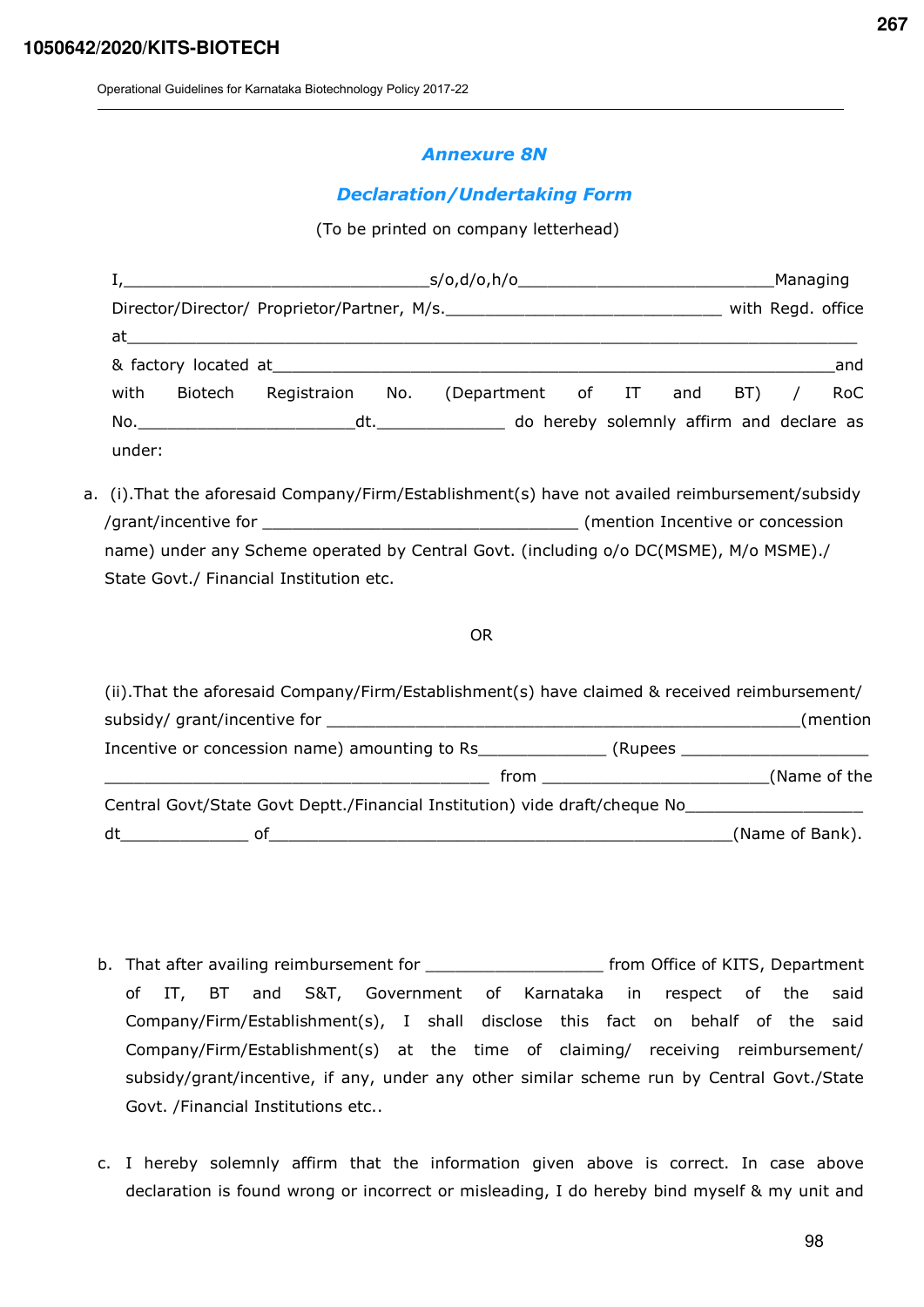undertake to pay to the Government on demand the full amount received as reimbursement in respect of above mentioned activity, within ten days of the demand being made to me in writing.

## Signature: Date & Seal: Name of Partner/Proprietor/ Managing Director/ Director:

| Witnesses |  |
|-----------|--|
|           |  |
|           |  |
|           |  |
|           |  |
|           |  |
|           |  |
|           |  |
|           |  |
|           |  |
|           |  |

Note: The factual status as on date under the respective paras at (a); (b) & (c) above must be clearly indicated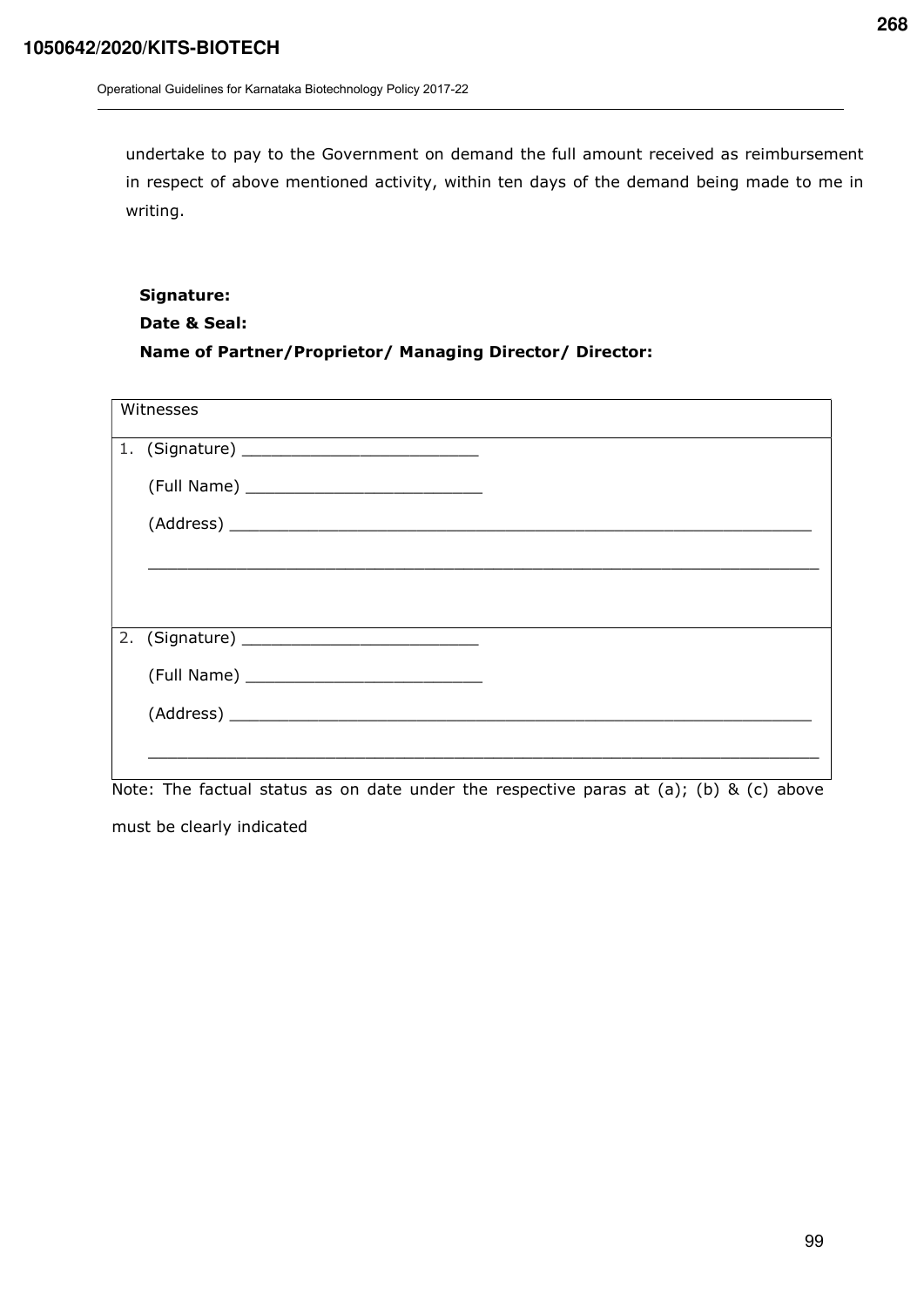# 8.4 *Marketing Incentives to Startups*

Government shall provide reimbursements of 30% of the actual costs including travel incurred in international marketing through trade show participation. This incentive will be subject to a maximum of Rs.5 Lakhs per year per company. To avail these benefits from the Government of Karnataka, the startups have to follow due processes and ensure their eligibility.

## *Eligibility Criteria*

- 1. The applicant should be a startup registered with the Karnataka Startup Cell with a valid registration number.
- 2. Only activities undertaken in trade show participation and related travel expenses will be eligible under this incentive. A maximum of 2 employees per startup/applicant in up to 2 international events per year shall be entitled for reimbursement. DA (Dearness Allowance) shall include lodging, food, intra-city commute, and journey days shall not be considered in computing TA/DA.
- 3. Marketing incentives can be claimed on a half-yearly basis in every financial year (within 6 months of the expense incurred).
- 4. Within the ambit of the monetary cap specified in the Karnataka Startup Policy 2015-2020, the reimbursement for MDA will be subject to the following conditions.
	- a. Preference for reimbursement will be given to woman members
	- b. Travel reimbursement will only be applicable on economy air travel
- 5. Reimbursement amount will be released / disbursed on the seniority basis depending upon the Budget allotment of the State Government.
- 6. Government shall provide reimbursements of 30% of the actual costs including travel incurred in international marketing through trade show participation. This incentive will be subject to a maximum of Rs.5 Lakhs per year per company.

### *Mandatory Documents*

- 1. Application form as in Annexure I.
- 2. Duly filled Annexure II if applying through a GoK Supported Incubator.
- 3. If reimbursement is claimed against an International Event/Trade Show participation, the following needs to be furnished:
	- a. Invitation Letter
	- b. Welcome Letter from Organizers
	- c. Confirmation of registration and receipt of registration fee
- 4. Market Research Subscription/ Reports (Web link/Letter/E-mail communications) if applicable.
- 5. If reimbursement is claimed against Advertisements / PR in International Print / Broadcast / Online Publications / Google AdWords / social media marketing content, the following need to be furnished:
	- a. Photocopies/Scanned documents of publicity material
	- b. Web links
	- c. Invoice of the payment towards the service providers and payment proofs
- 6. Copy of Invoices and Purchase Orders for all Marketing Expenses claimed along with at least one supporting document for each expense. In this regard, the company/unit has to produce proof of stay at the location (hotel bills) along with air travel (air tickets and boarding pass sealed and stamped by airport security) and copy of the passport first and last page and stamped visa.